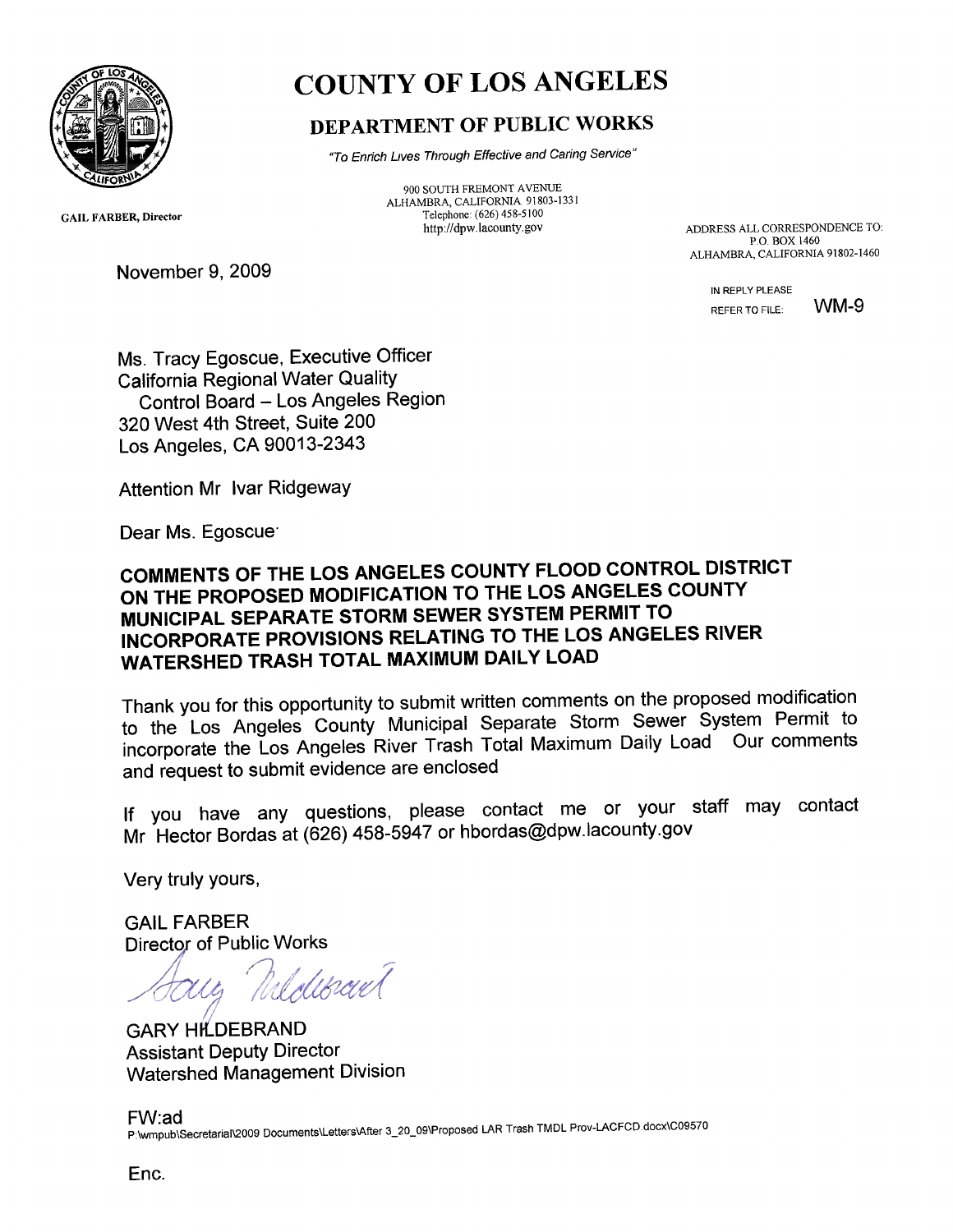**COMMENTS OF THE LOS ANGELES COUNTY FLOOD CONTROL DISTRICT ON THE PROPOSED MODIFICATION TO THE LOS ANGELES COUNTY MUNICIPAL SEPARATE STORM SEWER SYSTEM PERMIT TO INCORPORATE WASTE LOAD ALLOCATIONS FOR TRASH PURSUANT TO THE LOS ANGELES RIVER WATERSHED TRASH TMDL; REQUEST TO SUBMIT EVIDENCE** 

#### **I. COMMENTS ON THE PROPOSED MODIFICATION TO THE LOS ANGELES COUNTY MUNICIPAL STORMWATER PERMIT**

Thank you for this opportunity to submit written comments on the proposed modification to the Los Angeles County Municipal Separate Storm System Permit (Permit) to incorporate the Los Angeles River Trash Total Maximum Daily Load (Trash TMDL). The Los Angeles County Flood Control District (District) has been and continues to be fully supportive of the Trash TMDL's goals. Prior to the adoption of the Trash TMDL, the District had already been implementing proactive measures to reduce trash.

 The District submits the following three comments on the proposed Permit amendment in order to improve its implementation and make it consistent with legal requirements:

 (1) A provision should be added to Part 7, Appendix 7-1, of the proposed Permit amendment to make Appendix 7-1 consistent with Table 7.2.3 of the Basin Plan and the Settlement Agreement entered into in 2003 between the Los Angeles Regional Board, the State Water Resources Control Board, the City of Los Angeles, the County of Los Angeles (County), the District, the Santa Monica Baykeeper, and Heal The Bay.

 (2) Part 7.1.B(4) of the proposed Permit amendment should be deleted because it is unnecessary and to make clear that the District is not responsible for the conduct of permittees over which it has no control; and

 (3) Part 7.1.A and Appendix 7-1 of the proposed Permit amendment should be modified to be made consistent with the recommendations of the State Board's panel of experts on the use of numeric effluent limits in municipal stormwater permit and EPA's guidance on the inclusion of TMDLs into stormwater water permits.

#### **A. Proposed Appendix 7-1 Should be Modified to Reflect Table 7.2.3 of the Basin Plan and the Settlement Agreement entered into Between the Regional Board, State Board, and Various Parties**

 On January 25, 2001, the Regional Board adopted the original Trash TMDL for the Los Angeles River watershed. This TMDL, as approved by the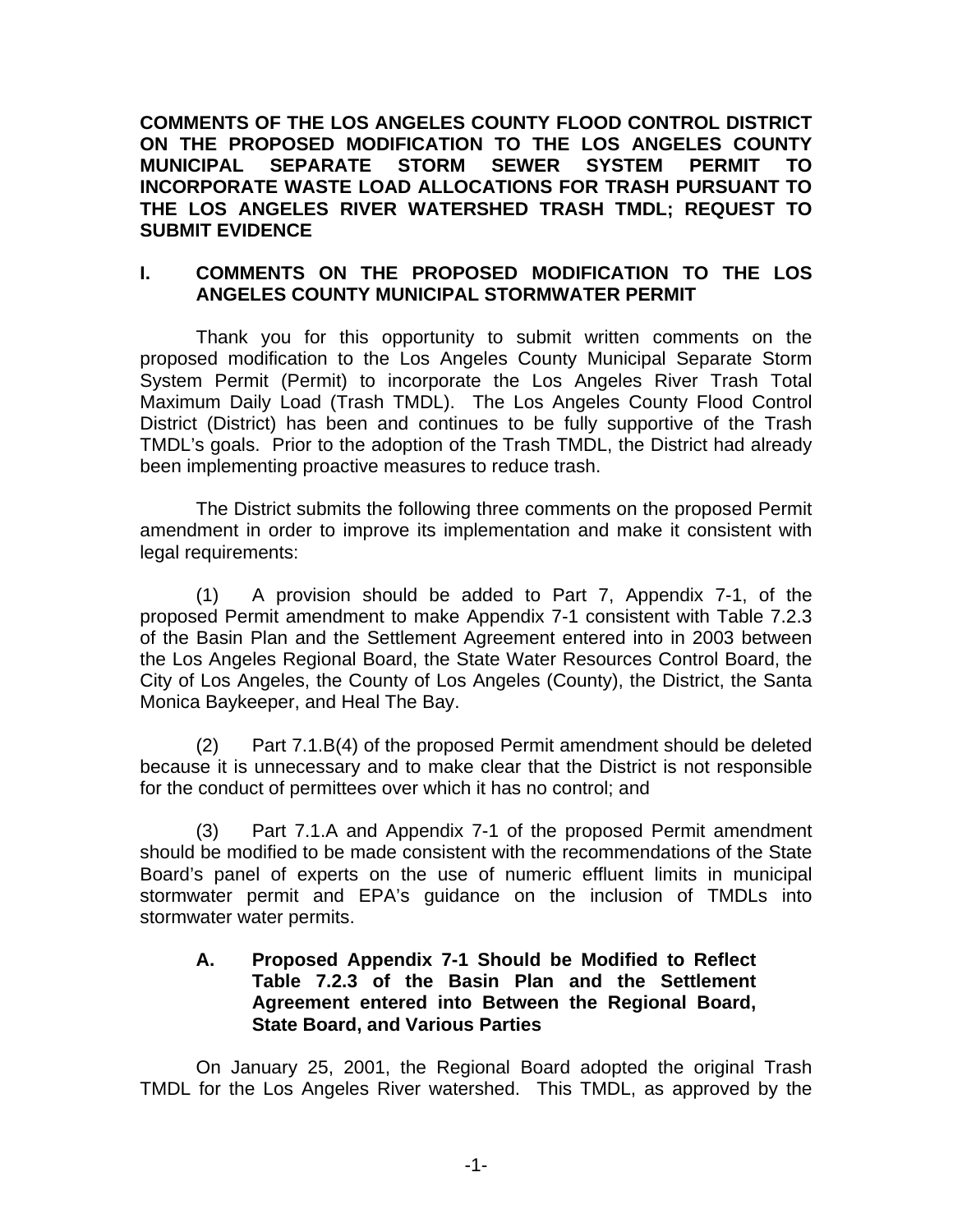State Board, was challenged by the City of Los Angeles ("City"), the County and the District. On September 18, 2003, the Regional Board, State Board, City, County, District, Santa Monica Baykeeper, and Heal the Bay entered into a Settlement Agreement resolving these challenges. A copy of the Settlement Agreement is included with this letter; the District requests that this agreement be admitted into evidence and made a part of the Administrative Record.

The Settlement Agreement requires the Regional Board to review and reconsider the final trash waste load allocations once a reduction of 50% of the baseline waste load allocation has been achieved. (Attachment A, page 23.) The Regional Board subsequently incorporated this provision of the Settlement Agreement into the Basin Plan as footnote 2 to Basin Plan Table 7.2.3.

The Regional Board has acknowledged this obligation in its proposed new Finding 50, but the requirement itself has not been included in proposed Part 7 of the Permit. Unless this requirement is included in Part 7, the Permit will be inconsistent with the Basin Plan and the Settlement Agreement. To correct this omission, proposed Appendix 7-1 should be revised to include on Tables 1a and 1b the same footnote that is in the Basin Plan. This footnote says "[T]he Regional Board will review and reconsider the final Waste Load Allocations once a reduction of 50% has been achieved and sustained in the watershed."

For the convenience of the Regional Board, a copy of proposed Appendix 7-1 with this footnote added is included with these comments.

#### **B. Because the District Cannot Lawfully be Made Liable for Actions of Other Permittees Over Which it Has No Control, Proposed Part 7.1.B(4) Should be Deleted**

Proposed Parts 7.1.A and B of the Permit address each permittee's compliance with the trash waste load allocations allocated to it. Part 7.B(1) provides that permittees may comply with the allocations using any lawful means. Parts 7.B(2), (3) and (4) address the consequences of a permittee's failure to comply with its waste load allocations.

 Part 7.1.B(4) appears to impose liability on the District for another permittee's compliance with the Permit where a permittee's stormwater flows into portions of the MS4 that are "under the authority of" the District. Apparently, the Regional Board is under the impression that certain permittees could be prevented from complying with their obligations under the Trash TMDL because of the District's ownership of portions of the MS4.

 There is no factual basis for this erroneous conclusion, for two reasons. First, each permittee has its own, separate obligation to comply with the Trash TMDL and there is no instance in which a permittee could not comply with its waste load allocations by utilizing its own facilities and authority exclusively. In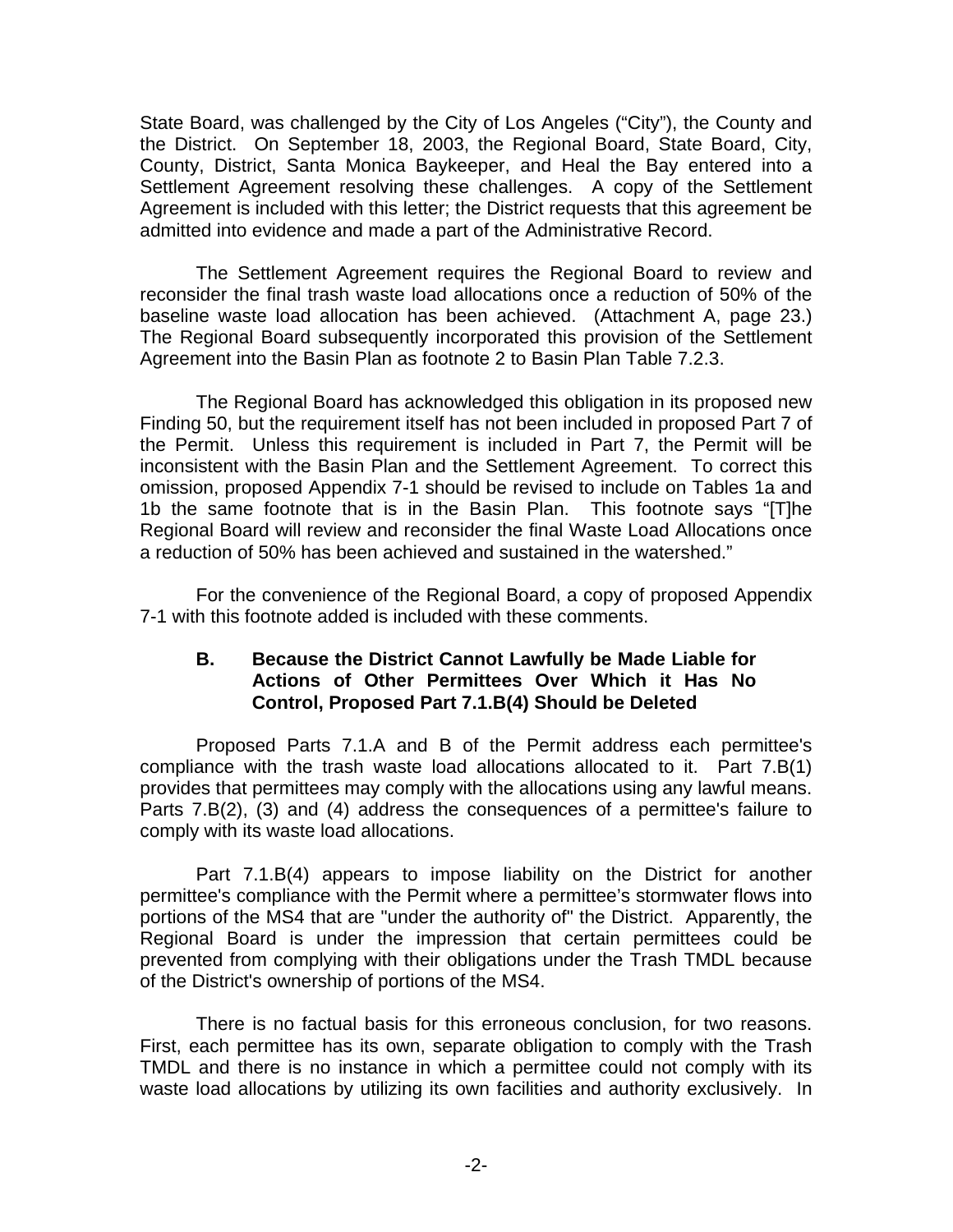other words, there are no circumstances under which a permittee would be required to install devices or institutional controls within the District's property in order to comply with the Trash TMDL.

 Secondly, if a permittee chooses to install devices in the District's portion of the MS4, there is a procedure for obtaining a permit from the District to modify the District's facilities.

 Therefore, there is no factual basis for concluding that the District has control over any other permittee's ability to comply with the Trash TMDL. Consequently, there is no need for proposed Paragraph 7.1.B(4) and no justification for holding the District jointly liable with a permittee simply because the District has authority over portions of the MS4.

Further, there is no legal basis for joint and several liability under either the California Water Code or the Clean Water Act. Because the District could not prevent another permittee from complying with the Permit, the Regional Board cannot as a matter of law hold the District jointly and severally liable with a permittee for permit violations. Under the Water Code, the Regional Board issues waste discharge requirements to "the person making or proposing the discharge." Water Code § 13263(f). Enforcement is directed towards "any person who violates any cease and desist order or cleanup and abatement order . . . or . . . waste discharge requirement . . . ." Water Code § 13350(a). In similar fashion, the Clean Water Act directs its prohibitions solely against the "person" who violates the requirements of the Act. 33 U.S.C. § 1319. A party is responsible only for its own discharges or those over which it has control. *Jones v. E.R. Shell Contractor, Inc.*, 333 F.Supp.2nd 1344, 1348 (N.D. Ga. 2004); *United States v. Sargent County Water Dist.*, 876 F.Supp. 1081, 1088 (D.N.D. 1992). Thus, there is no provision for joint and several liability under either the California Water Code or the Clean Water Act.

 Proposed Part 7.1.B(4) therefore should be deleted as unnecessary and contrary to law. It is unlawful and an abuse of discretion to imply that the District would be jointly liable with another permittee, especially where the District has no control over the permittee's actions. Accordingly, the District requests that Part 7.1.B(4) be deleted.

#### **C. The Trash TMDL Waste Load Allocations Should Be Incorporated into the Permit as Municipal Action Levels, Not Effluent Limitations**

Proposed Appendix 7-1 calculates the trash waste load allocations for each permittee per storm year and refers to them as effluent limitations, although the Basin Plan does not establish effluent limitations as part of the Trash TMDL. Therefore, to be consistent with the Basin Plan, the caption for Tables 1a and 1b should be revised to read: "Los Angeles River Watershed Trash Municipal Action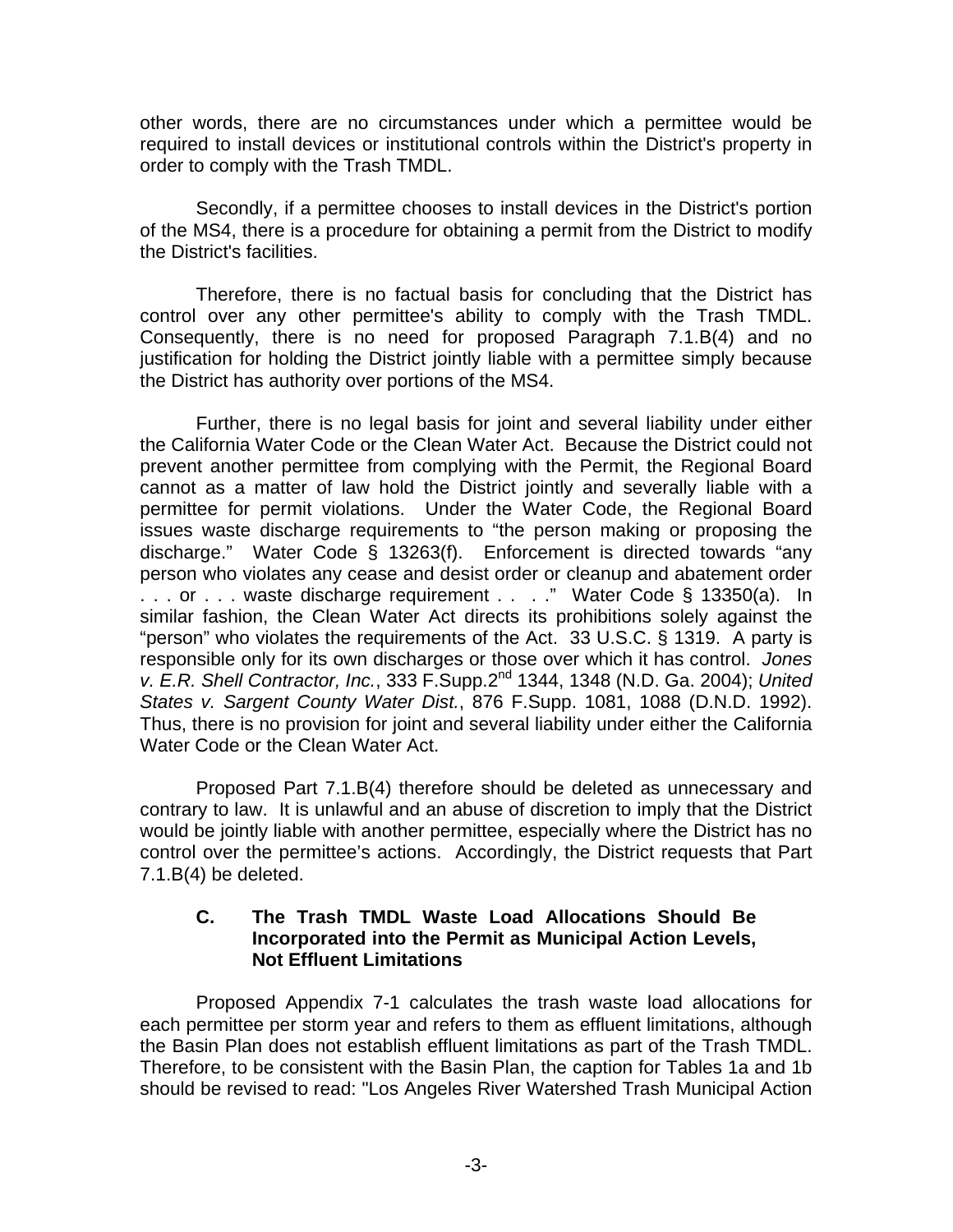Levels Per Storm Year", and references in proposed Part 7 to effluent limitations should be similarly revised.

If this change is not made, the proposed Permit amendment will be contrary to both the report by the State Board's panel of experts on the incorporation of numeric effluent limits in stormwater permits and EPA's guidance on incorporating TMDL waste load allocations into storm sewer permits.

The State Board convened a panel of experts for the very purpose of addressing the feasibility of including numeric effluent limits in stormwater permits. In June, 2006, that panel issued its report, entitled "The Feasibility of Numeric Effluent Limits Applicable to Discharges of Storm Water Associated with Municipal, Industrial and Construction Activities." In that report, the State Board's panel of experts concluded that, "It is not feasible at this time to set enforceable numeric effluent criteria for municipal BMPs and in particular urban discharges." The panel of experts instead suggested a different course, with "action levels" used to identify discharges that need additional attention. Report, p. 8.

The experts' conclusions and recommendations are applicable here. There is nothing unique about the storms in Southern California or the presence of trash in stormwater runoff that makes trash significantly different than any other pollutant that is the subject of the expert panel's report. As recognized by the experts, storms can be variable and the ability to collect the trash could vary with those conditions. Because of the variability associated with storms and the difficulty in engineering solutions, the panel recommended the use of municipal action levels.

Use of municipal action levels can be as effective in assuring compliance with the waste load allocations as numeric effluent limits. If a permittee does not comply with the waste load allocations, the Regional Board can seek enforcement of the Permit's provisions at that time. The variability of storm conditions and the permittees' lack of control of these conditions, however, still suggest that incorporation of these waste load allocations as numeric effluent limits would be an abuse of discretion.

The Regional Board's proposed amendment is also inconsistent with EPA guidance on incorporation of TMDLs into municipal stormwater permits. On November 22, 2002, EPA issued guidance entitled "Establishing Total Maximum Daily Load (TMDL) Waste Load Allocations (WLAs) for Storm Water Sources and NPDES Permit Requirements Based on Those WLAs." In that memorandum, EPA expressly rejected placing numeric limits based on TMDLs in storm water permits, except in rare circumstances. EPA recognized that numeric limits are neither feasible nor appropriate given the variability of storm water runoff and the current lack of knowledge as to sources of pollutants and effective treatment for those pollutants. EPA said: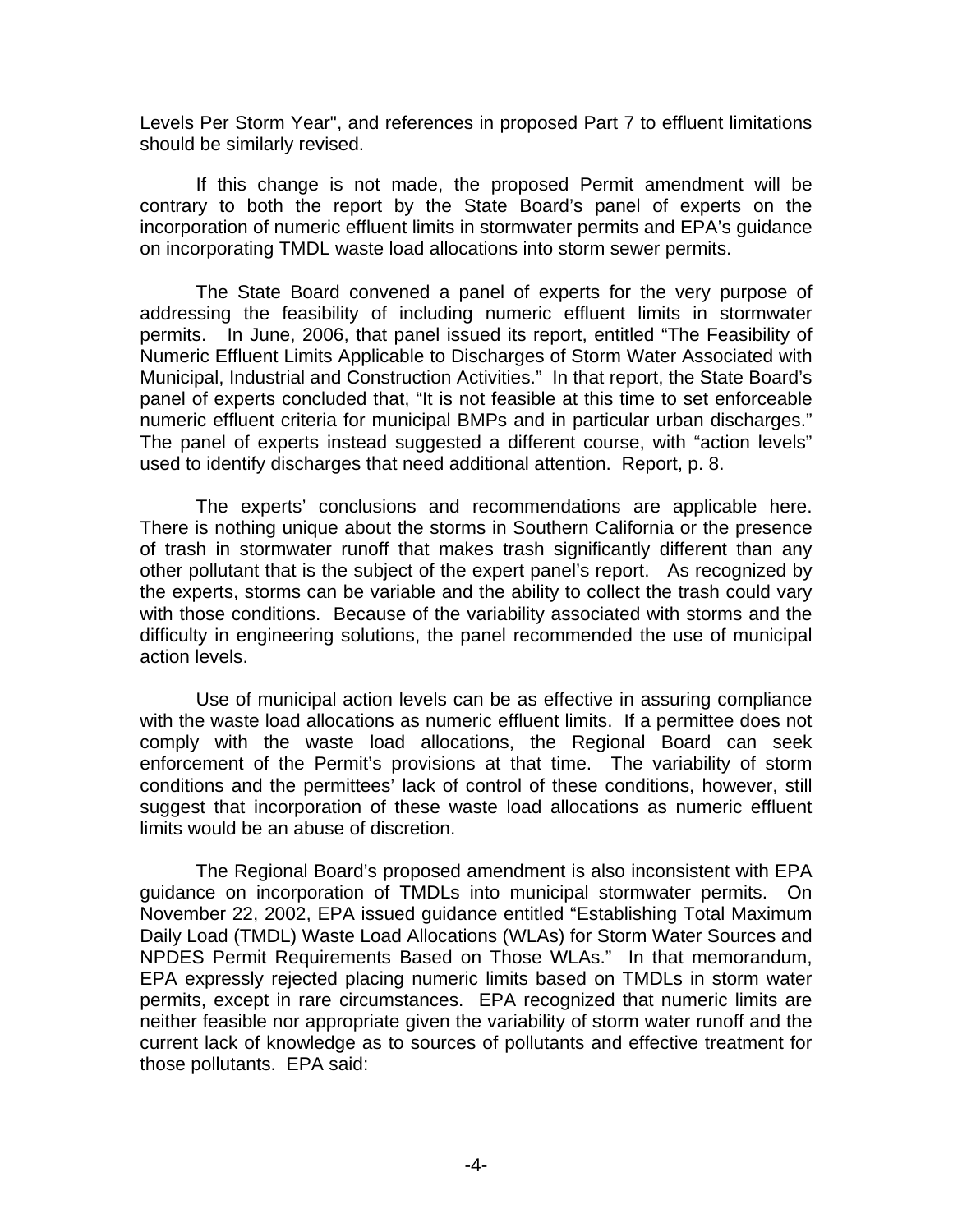[I]n light of 33 U.S.C. § 1342(p)(3)(B)(iii), EPA recommends that for NPDES-regulated municipal and small construction storm water discharges effluent limits should be expressed as best management practices (BMPs) or other similar requirements, rather than as numeric effluent limits. . . .

EPA's policy recognizes that because storm water discharges are due to storm events that are highly variable in frequency and duration and are not easily characterized, only in rare cases will it be feasible or appropriate to establish numeric limits for municipal and small construction storm water discharges. The variability in the system and minimal data generally available make it difficult to determine with precision or certainty actual and projected loadings for individual dischargers or groups of dischargers. Therefore, EPA believes that in these situations, permit limits typically can be expressed as BMPs, and that numeric limits will be used only in rare instances.

EPA November 22, 2002, Memorandum at p. 4.

EPA further reaffirmed the appropriateness of an iterative, adaptive BMP management approach. EPA said:

The policy outlined in this memorandum affirms the appropriateness of an iterative, adaptive management BMP approach, whereby permits include effluent limits (*e.g*., a combination of structural and non-structural BMPs) that address storm water discharges, implement mechanisms to evaluate the performance of such controls, and make adjustments (*i.e.,* more stringent controls or specific BMPs) as necessary to protect water quality. This approach is further supported by the recent report from the National Research Council (NRC), *Assessing the TMDL Approach to Water Quality Management* (National Academy Press, 2001). The NRC report recommends an approach that includes "adaptive implementation," *i.e.,* "a cyclical process in which TMDL plans are periodically assessed for their achievement of water quality standards" . . . and adjustments made as necessary. *NRC Report* at ES-5.

EPA November 22, 2002, Memorandum at p. 5.

For the convenience of the Regional Board, a copy of the State Board panel's report and the EPA Guidance and proposed Part 7 and Appendix 7-1 with the revisions suggested above are included with this letter.

#### **D. Conclusion**

For the reasons set forth above, a footnote should be added to Tables 1a and 1b of Appendix 7-1, making these tables consistent with the Basin Plan and the settlement agreement. Proposed Part 7.1.B(4) should be deleted. Finally, proposed Part 7.1 and Appendix 7-1 should be modified to reflect that the waste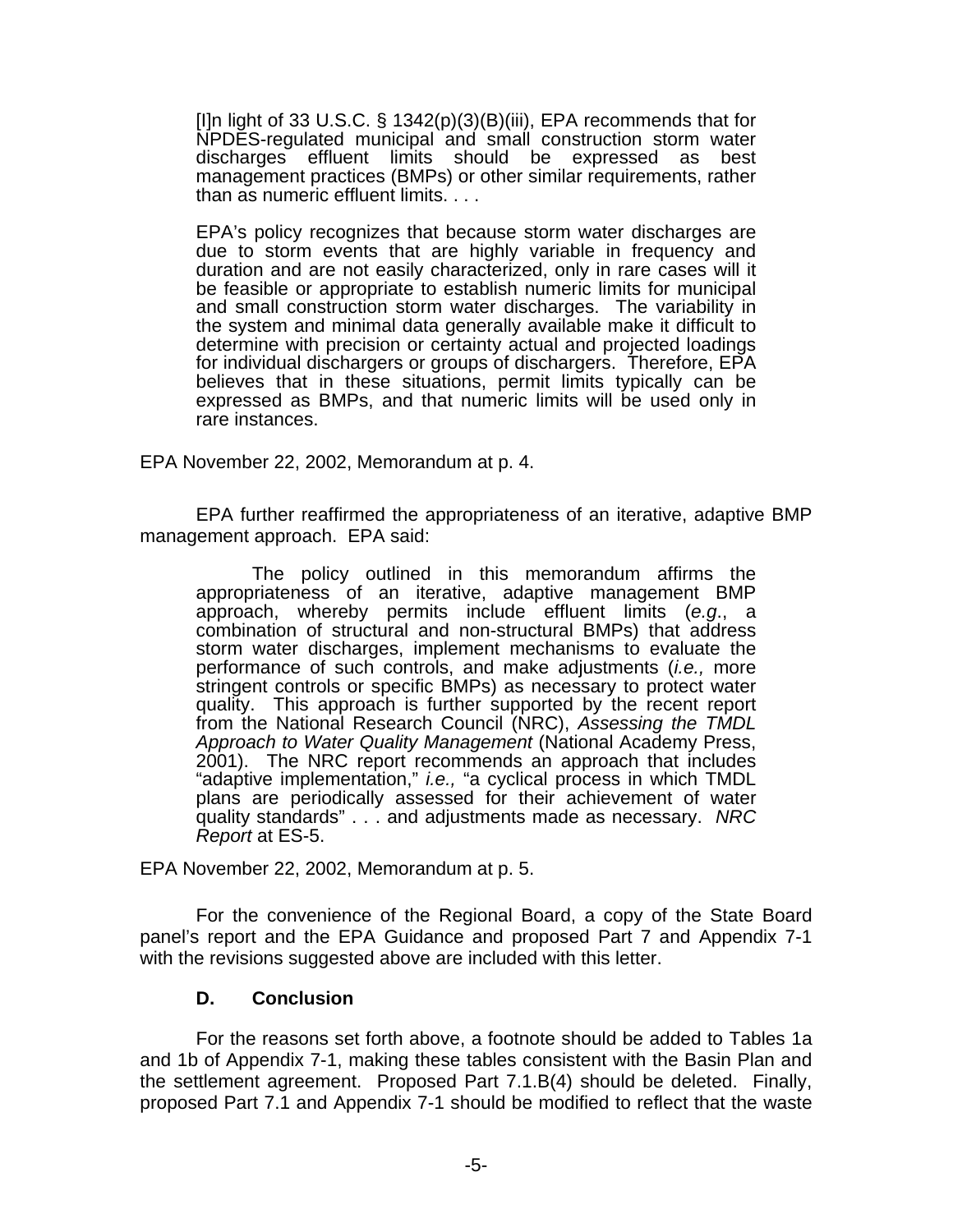load allocations are included within the Permit as municipal action levels, not effluent limits, consistent with the recommendation of the State Board's panel of experts and EPA's guidance on the inclusion of TMDLs into stormwater permits.

#### **II. REQUEST TO SUBMIT EVIDENCE**

 The District requests that the following documents be admitted into evidence and made a part of the administrative record:

- 1. Settlement Agreement Regarding Total Maximum Daily Loads For Trash in the Los Angeles River Watershed and Ballona Creek and Wetland Watershed.
- 2. The Feasibility of Numeric Effluent Limits Applicable to Discharges of Storm Water Associated with Municipal, Industrial and Construction Activities (Storm Water Panel Recommendations to the California State Water Resources Control Board, June 19, 2006).
- 3. EPA issued guidance entitled "Establishing Total Maximum Daily Load (TMDL) Waste Load Allocations (WLAs) for Storm Water Sources and NPDES Permit Requirements Based on Those WLAs."

Copies of these documents are submitted with this request.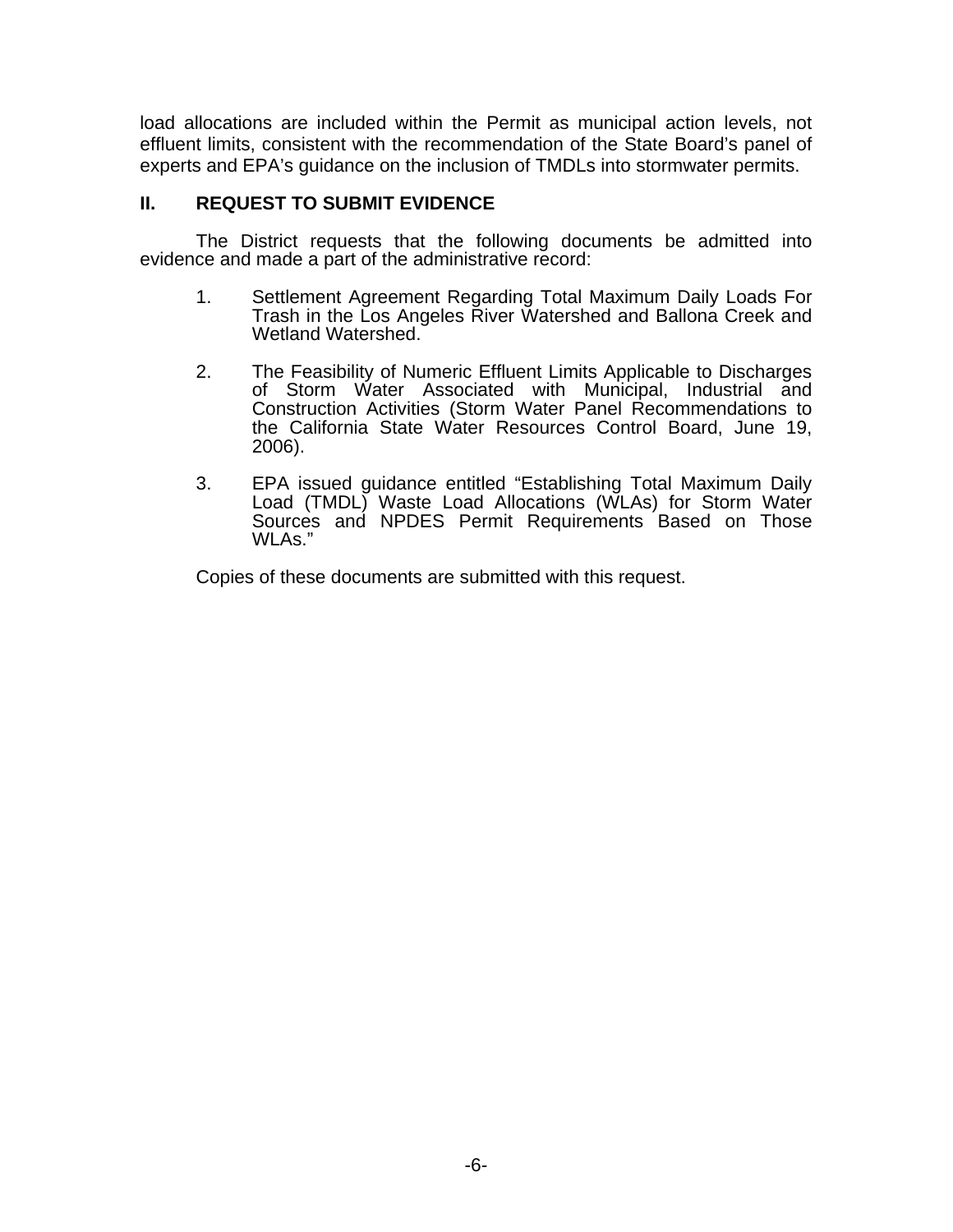Appendix 7-1

 $\omega_{\alpha}$ ,  $\beta$   $\beta$  is the set of  $\alpha$  and Final Effluent-Limitations for Trash for Permittees Identified as Responsible Jurisdictions in the Los Angeles River Watershed Trash TMDL

. . *. . . . . . . . . .* .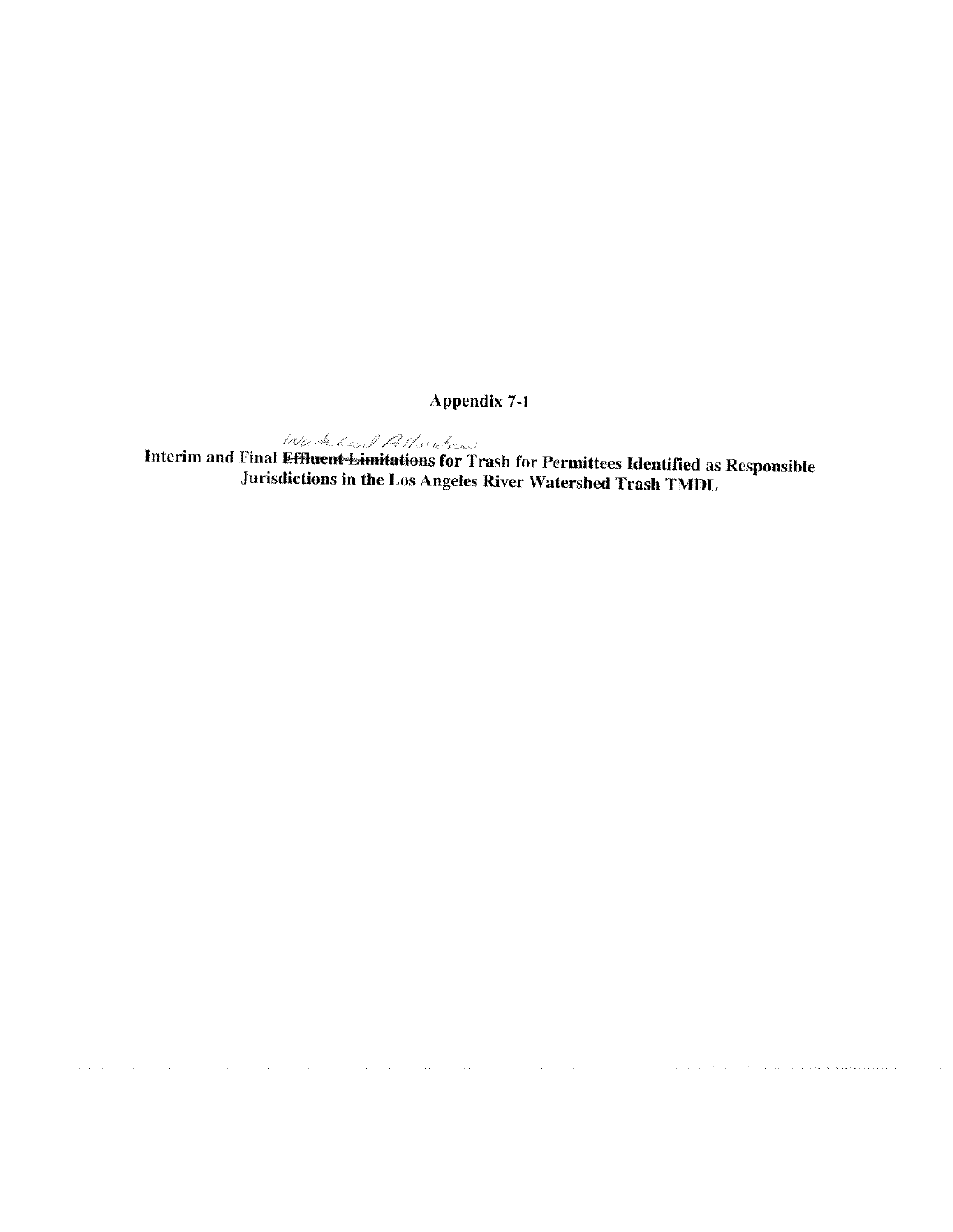|                      | иле та, коя тидется кого, массивоси <del>теами-енцент-вищино</del> ну рег могт хеат<br>(gallons of uncompressed trash)<br>$\mathcal{E}_{\mathcal{A}}$ |                 |          |          |          |           |                           |  |  |
|----------------------|-------------------------------------------------------------------------------------------------------------------------------------------------------|-----------------|----------|----------|----------|-----------|---------------------------|--|--|
| Permittees           | 2010                                                                                                                                                  | 2011            | 2012     | 2013     | 2014     | 2015      | $2016^{\circ}$            |  |  |
|                      | $(50\%)$                                                                                                                                              | $(40\%)$        | $(30\%)$ | $(20\%)$ | $(10\%)$ | $(3.3\%)$ | $(0\%)$                   |  |  |
| Alhambra             | 19952                                                                                                                                                 | 15961           | 11971    | 7981     | 3990     | 1317      | $\theta$                  |  |  |
| Arcadia              | 25054                                                                                                                                                 | 20043           | 15032    | 10022    | 5011     | 1654      | $\overline{0}$            |  |  |
| Bell                 | 8013                                                                                                                                                  | 6410            | 4808     | 3205     | 1603     | 529       | $\mathbf 0$               |  |  |
| <b>Bell Gardens</b>  | 6750                                                                                                                                                  | 5400            | 4050     | 2700     | 1350     | 446       | $\overline{0}$            |  |  |
| <b>Bradbury</b>      | 2139                                                                                                                                                  | 1711            | 1283     | 855      | 428      | 141       | 0                         |  |  |
| Burbank              | 46295                                                                                                                                                 | 37036           | 27777    | 18518    | 9259     | 3055      | $\overline{0}$            |  |  |
| Calabasas            | 11253                                                                                                                                                 | 9002            | 6752     | 4501     | 2251     | 743       | $\overline{0}$            |  |  |
| Carson               | 3416                                                                                                                                                  | 2733            | 2050     | 1366     | 683      | 225       | $\overline{0}$            |  |  |
| Commerce             | 29367                                                                                                                                                 | 23493           | 17620    | 11747    | 5873     | 1938      | $\pmb 0$                  |  |  |
| Compton              | 26596                                                                                                                                                 | 21276           | 15957    | 10638    | 5319     | 1755      | $\overline{0}$            |  |  |
| Cudahy               | 2968                                                                                                                                                  | 2374            | 1781     | 1187     | 594      | 196       | $\overline{0}$            |  |  |
| Downey               | 19532                                                                                                                                                 | 15625           | 11719    | 7813     | 3906     | 1289      | $\boldsymbol{0}$          |  |  |
| Duarte               | 6105                                                                                                                                                  | 4884            | 3663     | 2442     | 1221     | 403       | $\overline{O}$            |  |  |
| El Monte             | 21104                                                                                                                                                 | 16883           | 12662    | 8442     | 4221     | 1393      | 0                         |  |  |
| Glendale             | 70157                                                                                                                                                 | 56126           | 42094    | 28063    | 14031    | 4630      | $\overline{0}$            |  |  |
| Hidden Hills         | 1832                                                                                                                                                  | 1465            | 1099     | 733      | 366      | 121       | $\mathbf 0$               |  |  |
| Huntington Park      | 9580                                                                                                                                                  | 7664            | 5748     | 3832     | 1916     | 632       | 0                         |  |  |
| Irwindale            | 6176                                                                                                                                                  | 4941            | 3706     | 2470     | 1235     | 408       | $\overline{0}$            |  |  |
| La Cañada Flintridge | 16748                                                                                                                                                 | 13398           | 10049    | 6699     | 3350     | 1105      | $\overline{\mathfrak{o}}$ |  |  |
| Los Angeles          | 687423                                                                                                                                                | 549938          | 412454   | 274969   | 137485   | 45370     | 0                         |  |  |
| Los Angeles County   | 155112                                                                                                                                                | 124089          | 93067    | 62045    | 31022    | 10237     | $\overline{0}$            |  |  |
| Lynwood              | 14101                                                                                                                                                 | 11280           | 8460     | 5640     | 2820     | 931       | $\overline{0}$            |  |  |
| Maywood              | 3065                                                                                                                                                  | 2452            | 1839     | 1226     | 613      | 202       | 0                         |  |  |
| Monrovia             | 23344                                                                                                                                                 | 18675           | 14006    | 9337     | 4669     | 1541      | $\overline{0}$            |  |  |
| Montebello           | 25185                                                                                                                                                 | 20148           | 15111    | 10074    | 5037     | 1662      | $\overline{0}$            |  |  |
| Monterey Park        | 19450                                                                                                                                                 | 15560           | 11670    | 7780     | 3890     | 1284      | $\ddot{0}$                |  |  |
| Paramount            | 13726                                                                                                                                                 | 10981           | 8236     | 5490     | 2745     | 906       | $\overline{0}$            |  |  |
| Pasadena             | 55999                                                                                                                                                 | 44799           | 33599    | 22400    | 11200    | 3696      | $\overline{0}$            |  |  |
| Pico Rivera          | 6977                                                                                                                                                  | 5581            | 4186     | 2791     | 1395     | 460       | $\overline{0}$            |  |  |
| Rosemead             | 13653                                                                                                                                                 | 10922           | 8192     | 5461     | 2731     | 901       | $\overline{0}$            |  |  |
| San Fernando         | 6974                                                                                                                                                  | 5579            | 4184     | 2789     | 1395     | 460       | $\overline{0}$            |  |  |
| San Gabriel          | 10172                                                                                                                                                 | 8137            | 6103     | 4069     | 2034     | 671       | $\overline{0}$            |  |  |
| San Marino           | 7196                                                                                                                                                  | 5756            | 4317     | 2878     | 1439     | 475       | $\overline{\mathrm{o}}$   |  |  |
| Santa Clarita        | 451                                                                                                                                                   | 360             | 270      | 180      | 90       | 30        | 0                         |  |  |
| Sierra Madre         | 5806                                                                                                                                                  | 4644            | 3483     | 2322     | 1161     | 383       | $\overline{0}$            |  |  |
| Signal Hill          | 4717                                                                                                                                                  | 3774            | 2830     | 1887     | 943      | 311       | $\overline{\mathfrak{o}}$ |  |  |
| Simi Valley          | 69                                                                                                                                                    | $\overline{55}$ | 41       | 27       | 14       | 5         | $\mathbf 0$               |  |  |
| South El Monte       | 8000                                                                                                                                                  | 6400            | 4800     | 3200     | 1600     | 528       | $\overline{0}$            |  |  |
| South Gate           | 21952                                                                                                                                                 | 17562           | 13171    | 8781     | 4390     | 1449      | $\overline{0}$            |  |  |
| South Pasadena       | 7454                                                                                                                                                  | 5963            | 4472     | 2981     | 1491     | 492       | 0                         |  |  |
| Temple City          | 8786                                                                                                                                                  | 7029            | 5272     | 3514     | 1757     | 580       | $\overline{0}$            |  |  |
| Vemon                | 23602                                                                                                                                                 | 18881           | 14161    | 9441     | 4720     | 1558      | $\overline{\Omega}$       |  |  |

 $\frac{log_{16}}{log_{16}}$  for  $\frac{D}{2}$  //ock  $\frac{A}{log_{16}}$ <br>Table 1a: Los Angeles River Watershed Frash Effluent Limitations<sup>1</sup> no  $\mathbf{a}$  $\mathbf{r}$ 

<sup>1</sup> Effluent limitations are expressed as allowable trash discharge relative to baseline Waste Load Allocations specified in Table 7-2.2 of the Basin Plan.

Storm year is defined as October 1 to September 30 herein.<br>  $\frac{1}{\sqrt{2}}$ Storm year is defined as October 1 to September 30 herein.<br>
Permittees shall achieve their final effluent limitation of zero trash discharge for the thereafter.

3) The Rogianal Board with review and reconsider these funal Wash Loan Allocations once a roduction of 50% has been achieved and sustained in the watershed.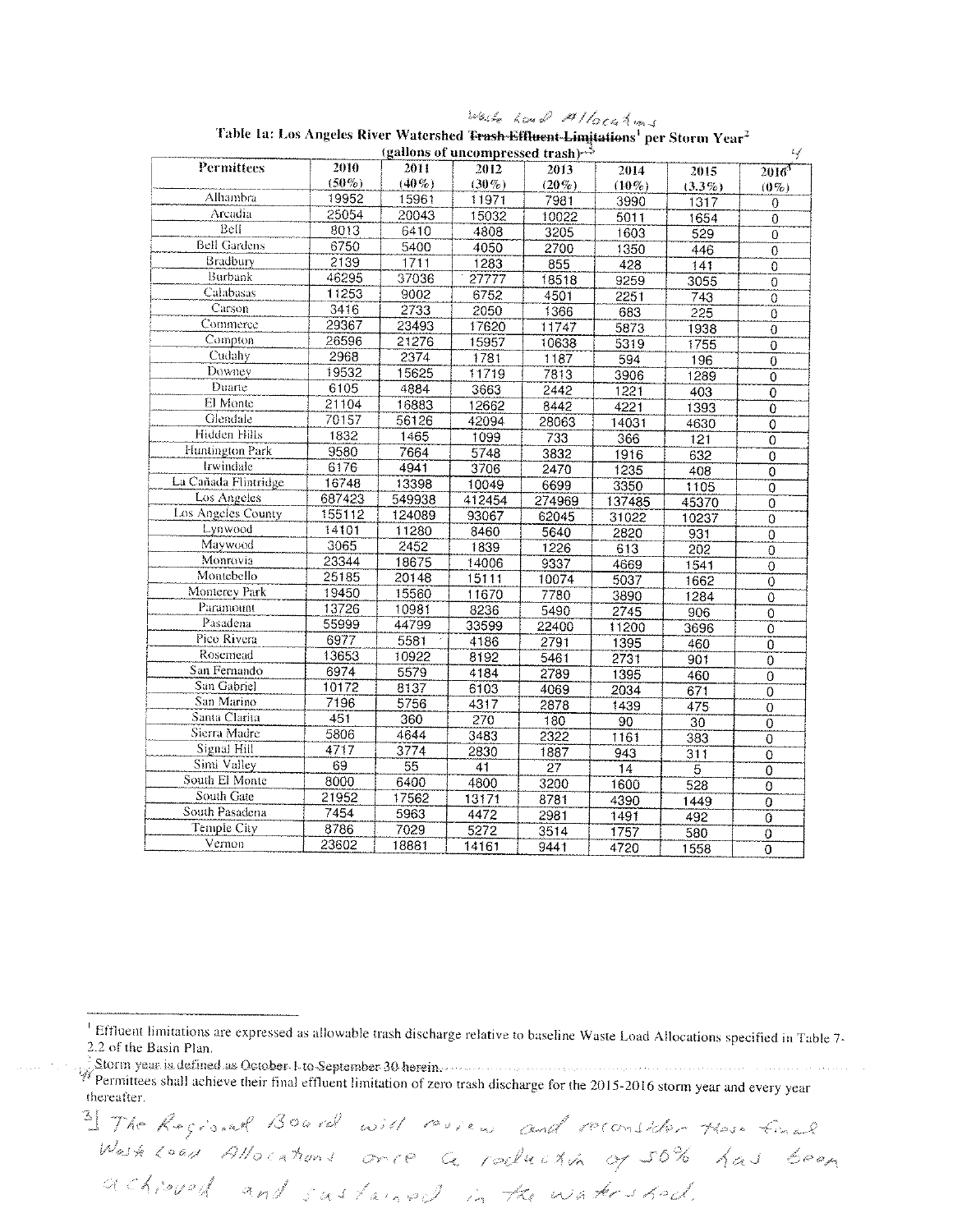Waste Load Allocations

| (gallons of uncompressed trash) $\mathcal{L}$ |          |                 |          |                 |                 |                 |                           |  |  |  |  |  |
|-----------------------------------------------|----------|-----------------|----------|-----------------|-----------------|-----------------|---------------------------|--|--|--|--|--|
| Permittees                                    | 2010     | 2011            | 2012     | 2013            | 2014            | 2015            | 2016                      |  |  |  |  |  |
|                                               | $(50\%)$ | $(40\%)$        | $(30\%)$ | $(20\%)$        | $(10\%)$        | $(3.3\%)$       | $(0\%)$                   |  |  |  |  |  |
| Alhambra                                      | 19952    | 15961           | 11971    | 7981            | 3990            | 1317            | $\circ$                   |  |  |  |  |  |
| Arcadia                                       | 25054    | 20043           | 15032    | 10022           | 5011            | 1654            | $\overline{0}$            |  |  |  |  |  |
| Bell                                          | 8013     | 6410            | 4808     | 3205            | 1603            | 529             | 0                         |  |  |  |  |  |
| <b>Bell Gardens</b>                           | 6750     | 5400            | 4050     | 2700            | 1350            | 446             | $\mathbf 0$               |  |  |  |  |  |
| Bradbury                                      | 2139     | 1711            | 1283     | 855             | 428             | 141             | $\overline{\overline{o}}$ |  |  |  |  |  |
| Burbank                                       | 46295    | 37036           | 27777    | 18518           | 9259            | 3055            | $\overline{0}$            |  |  |  |  |  |
| Calabasas                                     | 11253    | 9002            | 6752     | 4501            | 2251            | 743             | $\overline{0}$            |  |  |  |  |  |
| Carson                                        | 3416     | 2733            | 2050     | 1366            | 683             | 225             | $\mathsf{O}\xspace$       |  |  |  |  |  |
| Commerce                                      | 29367    | 23493           | 17620    | 11747           | 5873            | 1938            | 0                         |  |  |  |  |  |
| Compton                                       | 26596    | 21276           | 15957    | 10638           | 5319            | 1755            | $\overline{0}$            |  |  |  |  |  |
| Cudahy                                        | 2968     | 2374            | 1781     | 1187            | 594             | 196             | $\overline{0}$            |  |  |  |  |  |
| Downey                                        | 19532    | 15625           | 11719    | 7813            | 3906            | 1289            | $\boldsymbol{0}$          |  |  |  |  |  |
| Duarte                                        | 6105     | 4884            | 3663     | 2442            | 1221            | 403             | $\theta$                  |  |  |  |  |  |
| El Monte                                      | 21104    | 16883           | 12662    | 8442            | 4221            | 1393            | $\theta$                  |  |  |  |  |  |
| Glendale                                      | 70157    | 56126           | 42094    | 28063           | 14031           | 4630            | $\overline{0}$            |  |  |  |  |  |
| Hidden Hills                                  | 1832     | 1465            | 1099     | 733             | 366             | 121             | $\overline{0}$            |  |  |  |  |  |
| Huntington Park                               | 9580     | 7664            | 5748     | 3832            | 1916            | 632             | $\overline{\mathfrak{o}}$ |  |  |  |  |  |
| Irwindale                                     | 6176     | 4941            | 3706     | 2470            | 1235            | 408             | $\mathbf 0$               |  |  |  |  |  |
| La Cañada Flintridge                          | 16748    | 13398           | 10049    | 6699            | 3350            | 1105            | $\sigma$                  |  |  |  |  |  |
| Los Angeles                                   | 687423   | 549938          | 412454   | 274969          | 137485          | 45370           | $\overline{0}$            |  |  |  |  |  |
| Los Angeles County                            | 155112   | 124089          | 93067    | 62045           | 31022           | 10237           | 0                         |  |  |  |  |  |
| Lynwood                                       | 14101    | 11280           | 8460     | 5640            | 2820            | 931             | 0                         |  |  |  |  |  |
| Maywood                                       | 3065     | 2452            | 1839     | 1226            | 613             | 202             | 0                         |  |  |  |  |  |
| Monrovia                                      | 23344    | 18675           | 14006    | 9337            | 4669            | 1541            | 0                         |  |  |  |  |  |
| Montebello                                    | 25185    | 20148           | 15111    | 10074           | 5037            | 1662            | $\mathbb O$               |  |  |  |  |  |
| Monterey Park                                 | 19450    | 15560           | 11670    | 7780            | 3890            | 1284            | $\overline{0}$            |  |  |  |  |  |
| Paramount                                     | 13726    | 10981           | 8236     | 5490            | 2745            | 906             | $\mathbf 0$               |  |  |  |  |  |
| Pasadena                                      | 55999    | 44799           | 33599    | 22400           | 11200           | 3696            | $\mathbf 0$               |  |  |  |  |  |
| Pico Rivera                                   | 6977     | 5581            | 4186     | 2791            | 1395            | 460             | 0                         |  |  |  |  |  |
| Rosemead                                      | 13653    | 10922           | 8192     | 5461            | 2731            | 901             | 0                         |  |  |  |  |  |
| San Fernando                                  | 6974     | 5579            | 4184     | 2789            | 1395            | 460             | $\overline{0}$            |  |  |  |  |  |
| San Gabriel                                   | 10172    | 8137            | 6103     | 4069            | 2034            | 671             | 0                         |  |  |  |  |  |
| San Marino                                    | 7196     | 5756            | 4317     | 2878            | 1439            | 475             | 0                         |  |  |  |  |  |
| Santa Clarita                                 | 451      | 360             | 270      | 180             | $\overline{90}$ | $\overline{30}$ | $\overline{0}$            |  |  |  |  |  |
| Sierra Madre                                  | 5806     | 4644            | 3483     | 2322            | 1161            | 383             | ō                         |  |  |  |  |  |
| Signal Hill                                   | 4717     | 3774            | 2830     | 1887            | 943             | 311             | 0                         |  |  |  |  |  |
| Simi Valley                                   | 69       | $\overline{55}$ | 41       | $\overline{27}$ | 14              | $\overline{5}$  | $\overline{0}$            |  |  |  |  |  |
| South El Monte                                | 8000     | 6400            | 4800     | 3200            | 1600            | 528             | 0                         |  |  |  |  |  |
| South Gate                                    | 21952    | 17562           | 13171    | 8781            | 4390            | 1449            | 0                         |  |  |  |  |  |
| South Pasadena                                | 7454     | 5963            | 4472     | 2981            | 1491            | 492             | $\overline{0}$            |  |  |  |  |  |
| Temple City                                   | 8786     | 7029            | 5272     | 3514            | 1757            | 580             | $\overline{\mathfrak{o}}$ |  |  |  |  |  |
| Vernon                                        | 23602    | 18881           | 14161    | 9441            | 4720            | 1558            | $\overline{0}$            |  |  |  |  |  |
|                                               |          |                 |          |                 |                 |                 |                           |  |  |  |  |  |

Table 1a: Los Angeles River Watershed Trash-Effluent Limitations<sup>1</sup> per Storm Year<sup>2</sup>

Storm year-is defined as October-1 to-September 30 herein.

y Permittees shall achieve their final effluent limitation of zero trash discharge for the 2015-2016 storm year and every year thereafter.

3) The Regional Board will review and reconsider the Final was kloud Allocations once a reduction of 50% hus been actioned and sustained in the watershed.

<sup>&</sup>lt;sup>1</sup> Effluent limitations are expressed as allowable trash discharge relative to baseline Waste Load Allocations specified in Table 7-2.2 of the Basin Plan.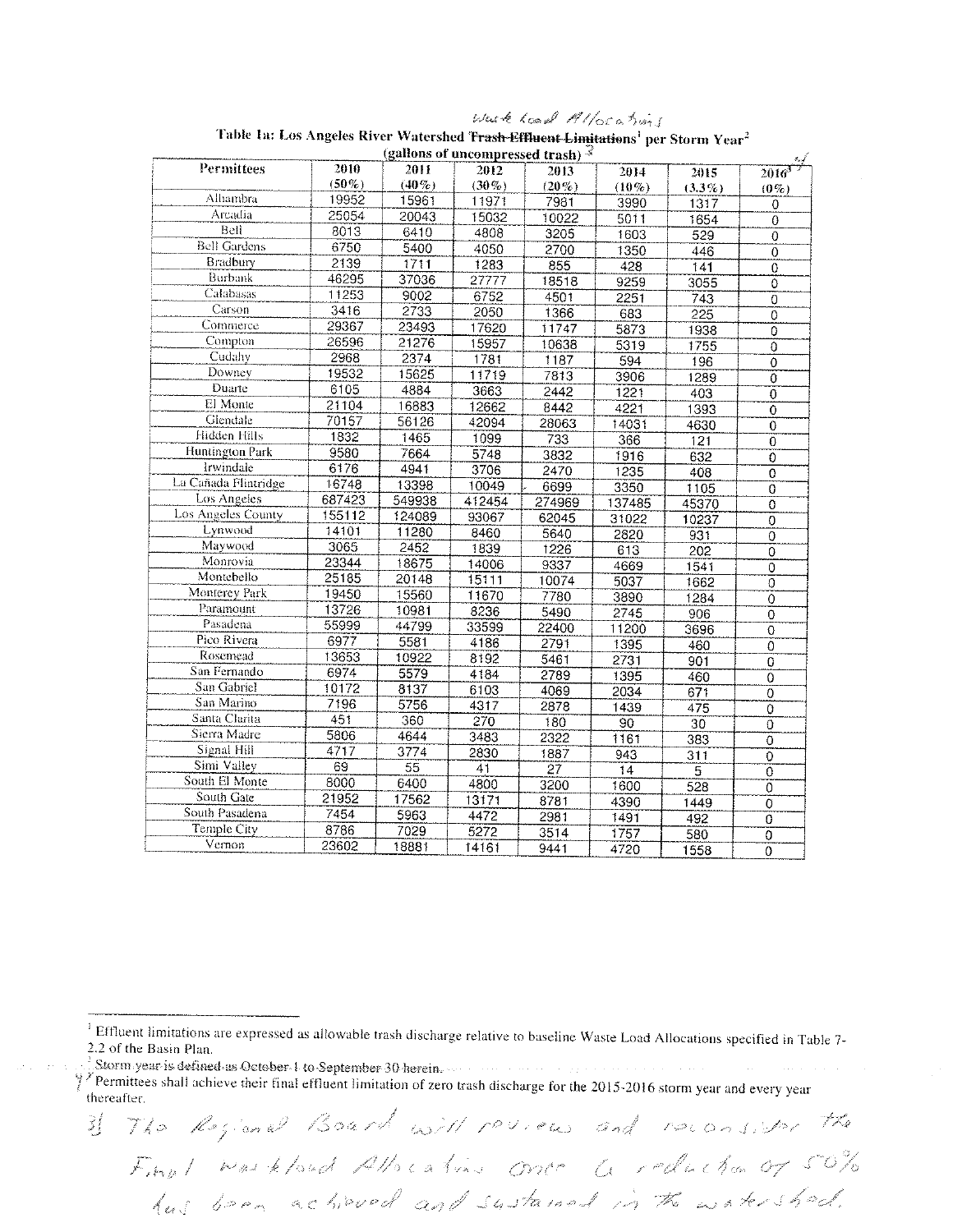for inspection by the Regional Board, and that they are in compliance with any conditions of their certification, shall be presumed to have discharged trash in an amount that corresponds to the percentage of the baseline waste load allocation represented by the drainage in question. A permittee may overcome this presumption by demonstrating (using any of the methods authorized in this Part 7.1.) the actual or calculated discharge for that drainage.

- (3) Any Permittee that fails to demonstrate that it is in compliance with the interim and final effluent limitations as specified in this Part 7.1 shall be presumed to have violated the applicable interim and/or final effluent limitations.
- (4) Any Permittee that establishes that it facks authority over the MS4 physical infrastructure because it is under the authority of the Los Angles County Flood Control District shall be held jointly and severally liable with the Los Angeles County Flood Control District for violations of the interim or final effluent limitations assigned to that jurisdiction unless the Permittee and the Flood Control District submit a duly executed agreement (the terms of which has been approved by the Executive Officer to ensure it is consistent with the requirements of this Order) that allocates between them all responsibility for compliance with these provisions, and further provided that the Permittee is in compliance with its respective obligations under the agreement.
- C. Monitoring and Reporting Requirements (pursuant to Water Code section 13383)
	- (1) Within 60 days of adoption of Part 7, Section 1 (Los Angeles River Trash TMDL) and on October 31, 2010 and every year thereafter, each Permittee identified in Appendix 7-1 shall submit a TMDL Compliance Report detailing compliance with the interim and final effluent limitations. Reporting shall include the information specified below. The report shall be submitted on a reporting form to be specified by the Executive Officer. The report shall be signed under penalty of perjury by the Director of Public Works or other agency head (or their delegee) that is responsible for ensuring compliance with this permit. Permittees shall be charged with and shall demonstrate compliance with the relevant effluent limitations beginning with their October 31, 2010 TMDL Compliance Report.
		- (a) Reporting Compliance based on Full Capture Systems: Permittees identified in Appendix 7-1 shall provide information on the number and location of full capture installations, the sizing of each full capture installation. the drainage areas addressed by these installations, and compliance with the applicable interim or final effluent.